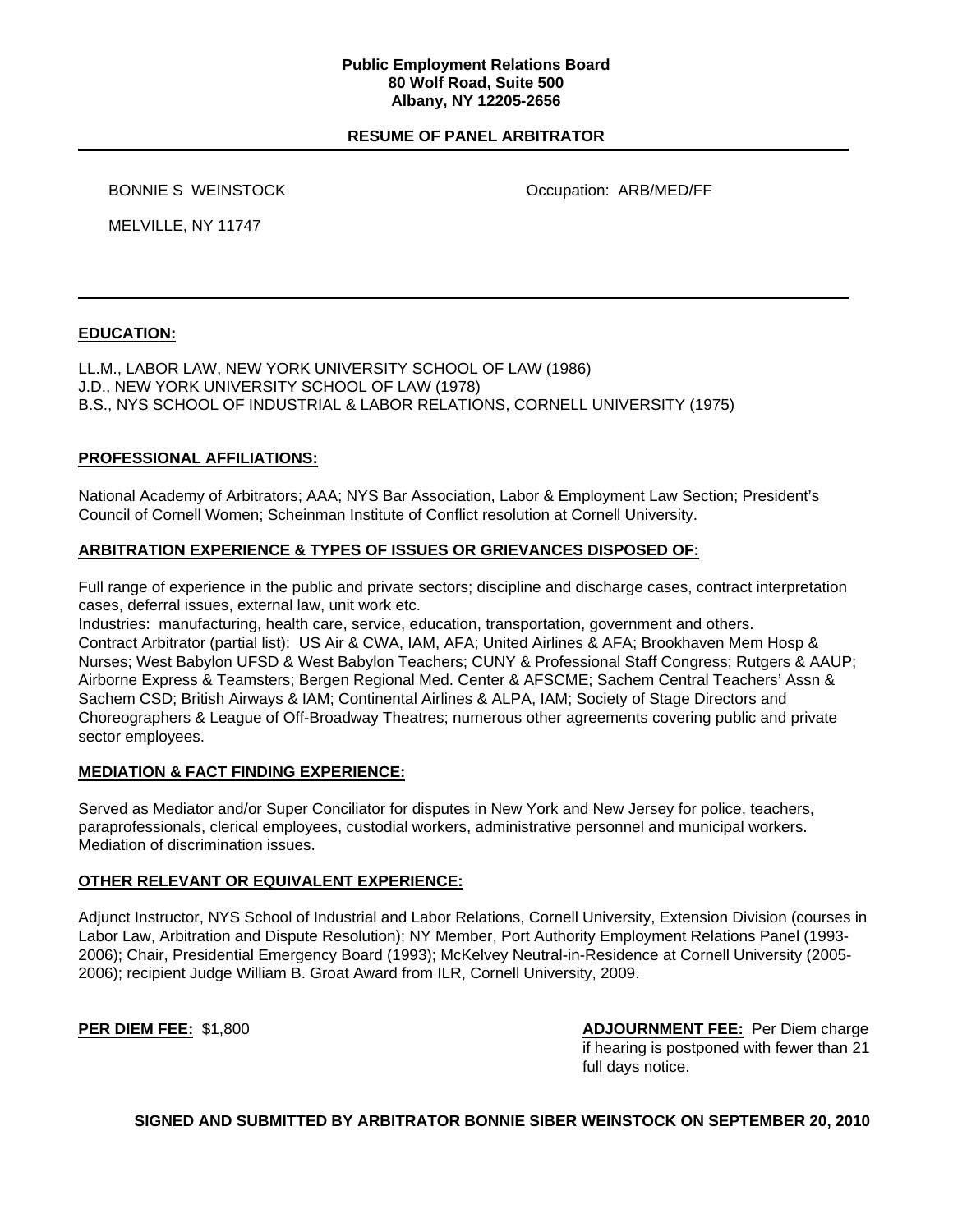### **Public Employment Relations Board 80 Wolf Road, Suite 500 Albany, NY 12205-2656**

# **BILLING DISCLOSURE STATEMENT**

## ARBITRATOR'S NAME: **BONNIE S WEINSTOCK**

The following is a description of my fees and expenses:

## A) HEARING TIME.

- (1) My per diem is **\$1,800** for each day or any part thereof spent hearing a case.
- (2) If a hearing day exceeds \_\_**10** hours, I charge:
	- \_\_\_\_\_ a second full per diem \_\_**X**\_\_ a prorated per diem
	- \_\_\_\_ no additional charge \_\_\_\_\_\_\_ other (describe)
- (3) Additional comments:
- B) STUDY TIME.
	- (1) I charge **\$1,800** for each day spent in preparation of the opinion and award.
	- (2) This charge **X** will will not be prorated for partial days devoted to such preparation.
	- (3) Additional comments:

## C) TRAVEL TIME AND EXPENSES.

- (1) When travel time plus hearing time exceeds \_\_\_\_\_ hours in a calendar day:
	- \_**X \_** Not applicable (no additional charge)
	- \_\_\_\_\_ I charge as follows (describe):
- (2) I charge for actual, travel-related expenses incurred in connection with the case \_**X**\_\_YES \_\_\_\_ NO.
- Where appropriate, a mileage charge for auto travel will be billed at:
	- **\_\_X** Prevailing IRS rate \_\_\_\_\_\_\_\_\_\_\_\_\_\_ Other (describe):
- (3) When the scheduled hearing day(s) requires an overnight stay:
	- \_\_**X**\_ There is no charge, other than for lodging and subsistence.
	- I charge as follows (describe):
- (4) Additional Comments: